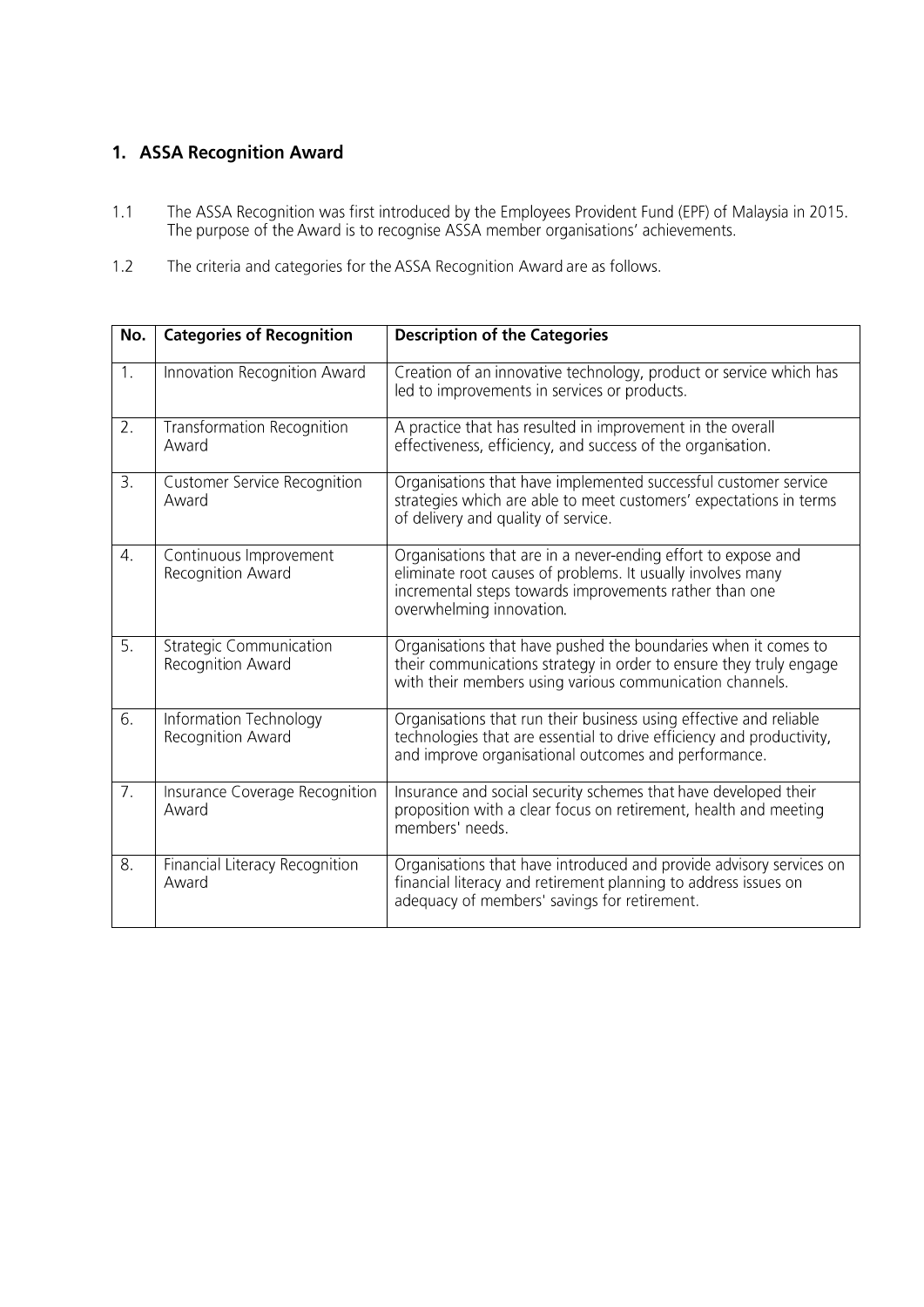The write-up should include the following:  $1.3$ 

## **WRITE UP TEMPLATE**

| <b>CATEGORY</b>                                            |                | <b>Continuous Improvement Recognition Award</b>                                                                                                                                                                                                                                     |  |
|------------------------------------------------------------|----------------|-------------------------------------------------------------------------------------------------------------------------------------------------------------------------------------------------------------------------------------------------------------------------------------|--|
| <b>ORGANISATION</b>                                        |                | Tabung Amanah Pekerja (TAP) / Employees' Trust Fund<br><b>Brunei Darussalam</b>                                                                                                                                                                                                     |  |
| <b>CONTACT</b><br><b>PERSON</b>                            |                | Sarirani Abdul Ghani<br><b>Performance Division</b><br>Tabung Amanah Pekerja<br>Sarirani.ghani@tap.com.bn                                                                                                                                                                           |  |
| <b>NAME OF</b><br><b>PROJECT</b>                           | $\vdots$       | Anti-Fraud Policy and Whistleblowing Policy                                                                                                                                                                                                                                         |  |
| <b>OBJECTIVE AND</b><br><b>NATURE OF</b><br><b>PROJECT</b> | $\ddot{\cdot}$ | To formally adopt Anti-Fraud programs to further enhance TAP's control<br>environment against any possible fraud risk.                                                                                                                                                              |  |
| <b>WHY IT</b><br><b>SHOULD BE</b><br><b>RECOGNISED</b>     | $\ddot{\cdot}$ | The project shows TAP's continuous commitment in combating fraud and<br>1.<br>related issues.<br>The project raises awareness on Anti-Fraud amongst TAP staffs (as well<br>2.<br>as TAP members) which will ultimately lead to the development of Anti-                             |  |
|                                                            |                | Fraud culture in TAP.<br>The project supports TAP's Core values, Code of Ethics and Governance<br>3.<br>so that its employees place high values of integrity and trust in carrying<br>out their assigned responsibilities                                                           |  |
|                                                            |                | The project sets out clear processes and procedures in order to ensure<br>4.<br>that right decisions are made with regards to taking action against any<br>identified fraudulent activities.                                                                                        |  |
|                                                            |                | The project aims to strengthen and maintain TAP's reputation as a<br>5.<br>statutory body responsible for the security and confidentiality of its<br>members                                                                                                                        |  |
| <b>SUMMARY OF</b><br>THE PROJECT                           | $\vdots$       | Provides guidelines on the implementation of complaints handling<br>1.<br>processes related to fraudulent activities in TAP, as well as the<br>procedures for investigation and for taking action against it.                                                                       |  |
|                                                            |                | Establishment of Anti-Fraud Committee, responsible for reviewing and<br>2.<br>assisting in the implementation of TAP Anti-Fraud Policy and TAP<br>Whistleblowing Policy whilst ensuring good integrity and ethical<br>behaviour is practiced throughout the implementation process. |  |
|                                                            |                | Provides clear definitions of fraudulent acts of corruption, Brunei<br>3.<br>Darussalam Penal Code, Section 22 and fraudulent activities that may<br>involve financial loss.                                                                                                        |  |
|                                                            |                | 4. Guides TAP staffs and TAP members on specific actions to be taken in the<br>case where they suspect any occurrences of fraudulent activity within<br>TAP.                                                                                                                        |  |